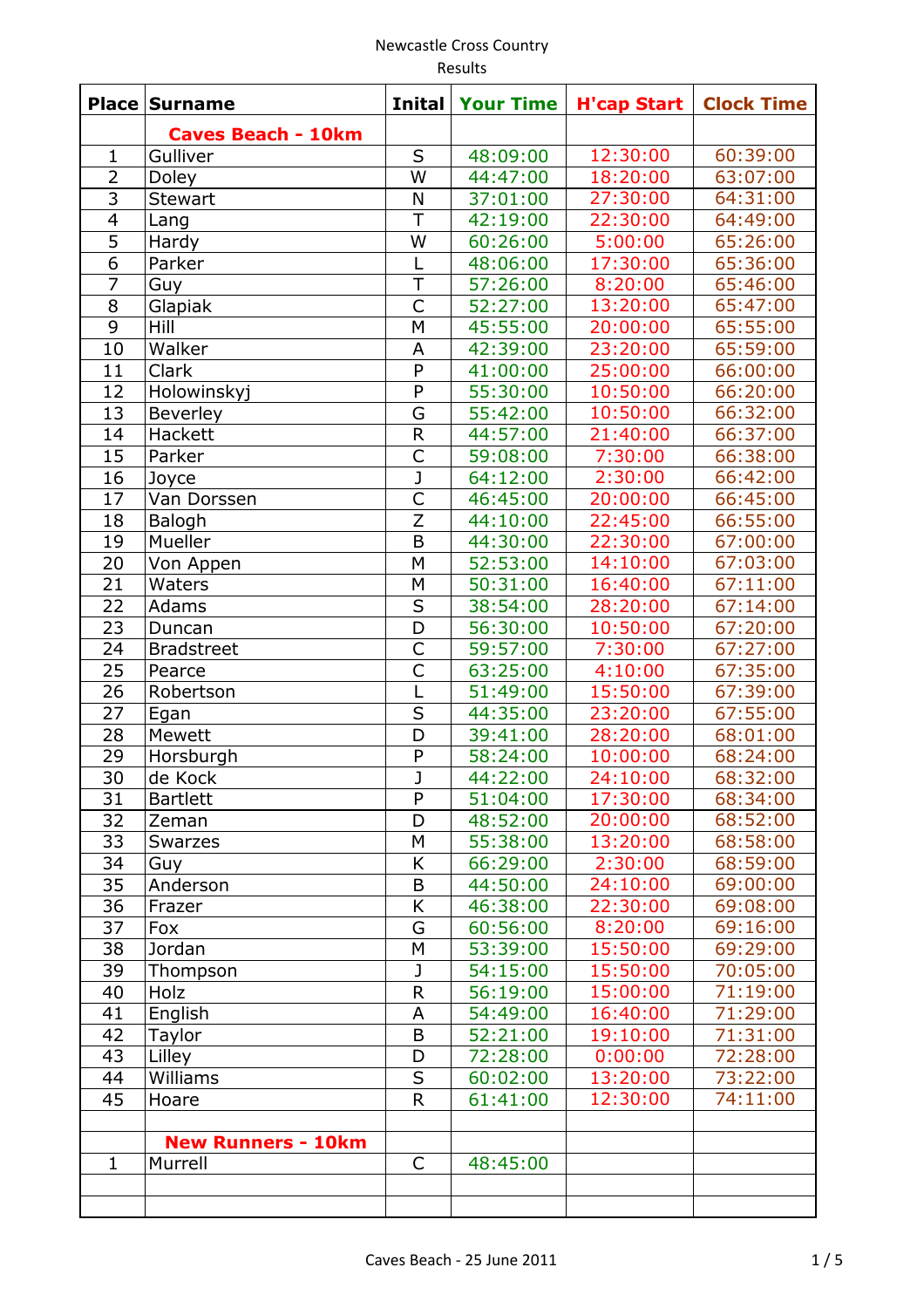|                 | Results                    |                         |                  |                    |                   |  |  |
|-----------------|----------------------------|-------------------------|------------------|--------------------|-------------------|--|--|
| <b>Place</b>    | <b>Surname</b>             | <b>Inital</b>           | <b>Your Time</b> | <b>H'cap Start</b> | <b>Clock Time</b> |  |  |
|                 | <b>Caves Beach - 5.4km</b> |                         |                  |                    |                   |  |  |
| $\mathbf{1}$    | McDonald                   | $\mathsf{R}$            | 33:11:00         | 0:00:00            | 33:11:00          |  |  |
| $\overline{2}$  | Parker                     | M                       | 33:20:00         | 0:00:00            | 33:20:00          |  |  |
| $\overline{3}$  | Sanderson                  | G                       | 26:41:00         | 6:45:00            | 33:26:00          |  |  |
| $\frac{4}{5}$   | McCarthy                   | L                       | 33:33:00         | 0:00:00            | 33:33:00          |  |  |
|                 | Reid                       | G                       | 25:18:00         | 8:33:00            | 33:51:00          |  |  |
| $\overline{6}$  | Williams                   | $\mathsf{C}$            | 26:14:00         | 7:39:00            | 33:53:00          |  |  |
| $\overline{7}$  | Fletcher                   | $\overline{\mathsf{K}}$ | 24:05:00         | 9:54:00            | 33:59:00          |  |  |
| 8               | Carr                       | N                       | 34:03:00         | 0:00:00            | 34:03:00          |  |  |
| 9               | Mitchison                  | $\mathsf{R}$            | 24:13:00         | 9:54:00            | 34:07:00          |  |  |
| 10              | Massey                     | A                       | 20:43:00         | 13:30:00           | 34:13:00          |  |  |
| 11              | Curryer                    | N                       | 33:03:00         | 1:21:00            | 34:24:00          |  |  |
| 12              | Holland                    | B                       | 30:52:00         | 3:36:00            | 34:28:00          |  |  |
| 13              | Gillies                    | $\overline{C}$          | 29:47:00         | 4:57:00            | 34:44:00          |  |  |
| 14              | Conway                     | $\mathsf{C}$            | 29:21:00         | 5:24:00            | 34:45:00          |  |  |
| 15              | Van Dorssen                | N                       | 29:26:00         | 5:24:00            | 34:50:00          |  |  |
| 16              | Carver                     | S                       | 29:59:00         | 4:57:00            | 34:56:00          |  |  |
| 17              |                            | $\overline{D}$          | 26:26:00         | 8:33:00            | 34:59:00          |  |  |
| 18              | Cannings                   | M                       | 24:43:00         | 10:21:00           | 35:04:00          |  |  |
| 19              | Lilley                     |                         |                  |                    | 35:07:00          |  |  |
|                 | Kavur                      | M                       | 27:01:00         | 8:06:00            |                   |  |  |
| 20              | Greaves                    | P                       | 32:56:00         | 2:15:00            | 35:11:00          |  |  |
| 21              | Lang                       | M                       | 27:34:00         | 7:39:00            | 35:13:00          |  |  |
| 22              | Kent                       | N                       | 34:26:00         | 0:54:00            | 35:20:00          |  |  |
| $\overline{23}$ | <b>Matthews</b>            | $\overline{C}$          | 26:06:00         | 9:27:00            | 35:33:00          |  |  |
| 24              | <b>Boyce</b>               | J                       | 23:25:00         | 12:09:00           | 35:34:00          |  |  |
| 25              | Curtis                     | $\mathsf R$             | 27:39:00         | 8:06:00            | 35:45:00          |  |  |
| 26              | Puller                     | D                       | 29:58:00         | 5:51:00            | 35:49:00          |  |  |
| 27              | Randall                    | K                       | 30:11:00         | 5:45:00            | 35:56:00          |  |  |
| 28              | Taylor                     | ${\sf R}$               | 31:59:00         | 4:03:00            | 36:02:00          |  |  |
| 29              | Beverley                   | T                       | 27:30:00         | 8:33:00            | 36:03:00          |  |  |
| 30              | Scotchmer                  | P                       | 29:46:00         | 6:18:00            | 36:04:00          |  |  |
| 31              | Coombes                    | Υ                       | 31:19:00         | 4:57:00            | 36:16:00          |  |  |
| 32              | <b>Ellis</b>               | M                       | 22:50:00         | 13:30:00           | 36:20:00          |  |  |
| 33              | Robertson                  | N                       | 34:34:00         | 1:48:00            | 36:22:00          |  |  |
| 34              | Richards                   | Α                       | 27:03:00         | 9:27:00            | 36:30:00          |  |  |
| 35              | Lott                       | S                       | 34:29:00         | 2:15:00            | 36:44:00          |  |  |
| 36              | Balogh                     | Z                       | 21:06:00         | 15:45:00           | 36:51:00          |  |  |
| 37              | Lott                       | $\overline{S}$          | 28:34:00         | 8:33:00            | 37:07:00          |  |  |
| 38              | Lennon                     | $\mathsf H$             | 34:32:00         | 2:42:00            | 37:14:00          |  |  |
| 39              | Isberg                     | C                       | 36:50:00         | 0:27:00            | 37:17:00          |  |  |
| 40              | Guy                        | $\mathsf S$             | 34:50:00         | 2:42:00            | 37:32:00          |  |  |
| 41              | Hackett                    | Κ                       | 33:40:00         | 4:03:00            | 37:43:00          |  |  |
| 42              | Kelly-Moore                | H                       | 28:49:00         | 9:00:00            | 37:49:00          |  |  |
| 43              | Dawson                     | L                       | 24:08:00         | 13:57:00           | 38:05:00          |  |  |
| 44              | Jamcotchian                | М                       | 35:08:00         | 3:09:00            | 38:17:00          |  |  |
| 45              | Guy                        | K                       | 38:31:00         | 0:00:00            | 38:31:00          |  |  |
| 46              | Ronan                      | A                       | 38:34:00         | 0:00:00            | 38:34:00          |  |  |
| 47              | Guy                        | $\sf S$                 | 38:43:00         | 0:00:00            | 38:43:00          |  |  |
| 48              | Richards                   | $\mathsf{C}$            | 38:44:00         | 0:00:00            | 38:44:00          |  |  |
| 49              | Tully                      | $\mathsf T$             | 39:06:00         | 0:00:00            | 39:06:00          |  |  |
| 50              |                            |                         |                  |                    |                   |  |  |
|                 | Balogh                     | A                       | 24:09:00         | 15:18:00           | 39:27:00          |  |  |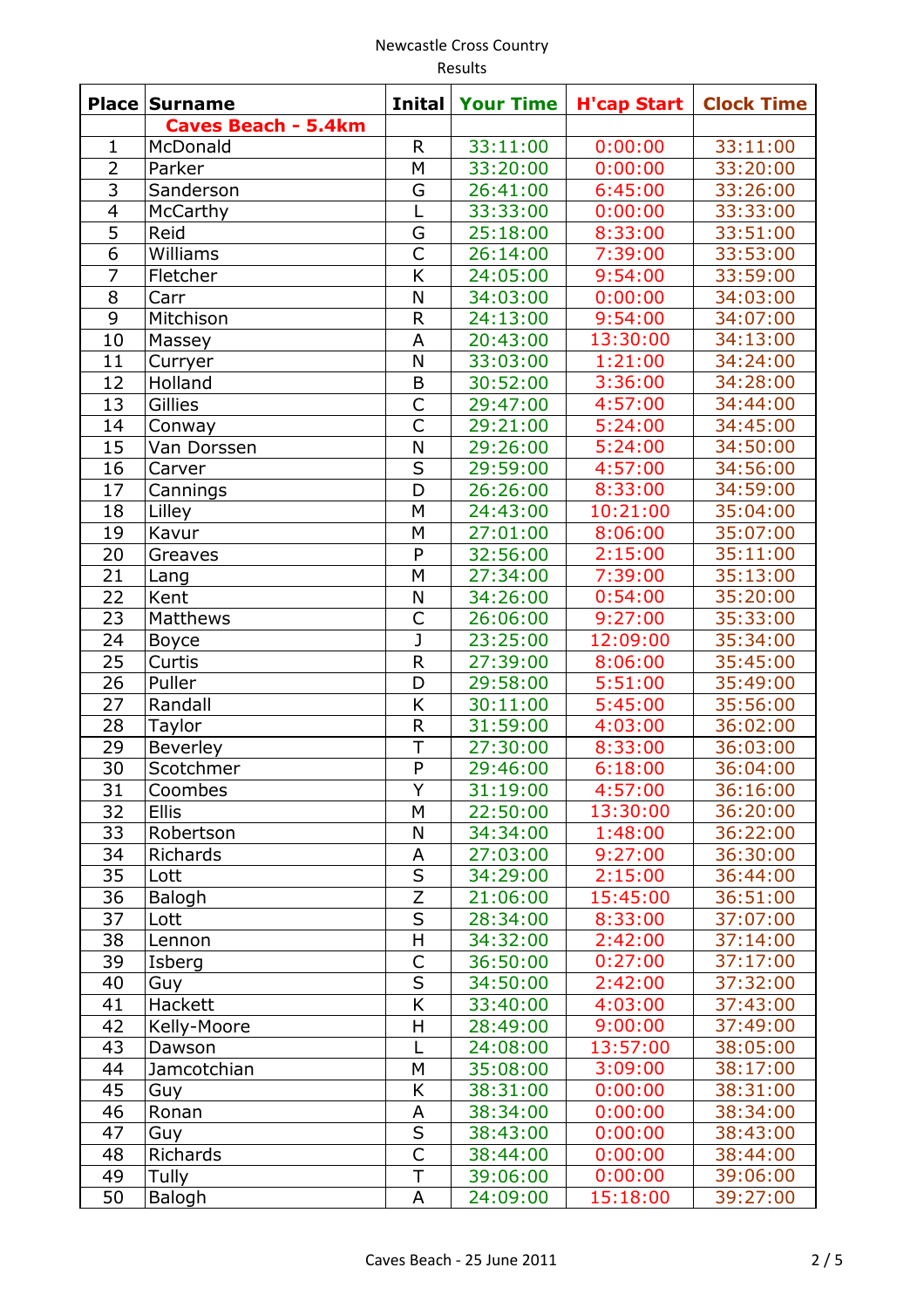Results

|                | <b>Place Surname</b>       | <b>Inital</b>           | <b>Your Time</b> | <b>H'cap Start</b> | <b>Clock Time</b> |
|----------------|----------------------------|-------------------------|------------------|--------------------|-------------------|
| 51             | <b>Baldwin</b>             | B                       | 37:17:00         | 3:09:00            | 40:26:00          |
| 52             | <b>Beisty</b>              | J                       | 41:06:00         | 0:00:00            | 41:06:00          |
| 53             | Clark                      | D                       | 34:00:00         | 7:12:00            | 41:12:00          |
| 54             | Kent                       | S                       | 34:27:00         | 10:48:00           | 45:15:00          |
| 55             | Ferguson                   | M                       | 48:13:00         | 0:00:00            | 48:13:00          |
| 56             | Guy                        | S                       | 49:25:00         | 0:00:00            | 49:25:00          |
|                |                            |                         |                  |                    |                   |
|                | <b>New Runners - 5.4km</b> |                         |                  |                    |                   |
| $\mathbf{1}$   | MacGregor                  | J                       | 25:45:00         |                    |                   |
| $\overline{2}$ | <b>Bartley</b>             | W                       | 26:44:00         |                    |                   |
| $\overline{3}$ | Wolfenden                  | $\mathsf{R}$            | 32:48:00         |                    |                   |
|                |                            |                         |                  |                    |                   |
|                | <b>Caves Beach - 2.2km</b> |                         |                  |                    |                   |
| $\mathbf{1}$   | Curryer                    | H                       | 10:03:00         | 1:28:00            | 11:31:00          |
| $\overline{2}$ | Morgan                     | P                       | 12:14:00         | 0:00:00            | 12:14:00          |
| $\overline{3}$ | Hillyard                   | G                       | 12:29:00         | 0:00:00            | 12:29:00          |
| $\overline{4}$ | Rumbel                     | $\overline{I}$          | 12:34:00         | 0:00:00            | 12:34:00          |
| 5              | Morgan                     | A                       | 12:26:00         | 0:11:00            | 12:37:00          |
| $\overline{6}$ | Coombes                    | M                       | 11:31:00         | 1:17:00            | 12:48:00          |
| $\overline{7}$ | Gulliver                   | E                       | 12:55:00         | 0:00:00            | 12:55:00          |
| 8              | Sloan                      | N                       | 12:57:00         | 0:00:00            | 12:57:00          |
| $\overline{9}$ | Rumbel                     | A                       | 12:41:00         | 0:22:00            | 13:03:00          |
| 10             | Gaston                     | $\mathsf B$             | 9:40:00          | 3:29:00            | 13:09:00          |
| 11             | Robinson                   | $\overline{\mathsf{J}}$ | 10:09:00         | 3:07:00            | 13:16:00          |
| 12             | Mitchison                  | $\overline{\mathsf{T}}$ | 10:44:00         | 2:34:00            | 13:18:00          |
| 13             | Rumbel                     | J                       | 12:28:00         | 0:55:00            | 13:23:00          |
| 14             | Young                      | L                       | 9:11:00          | 4:13:00            | 13:24:00          |
| 15             | Rumbel                     | D                       | 11:28:00         | 2:01:00            | 13:29:00          |
| 16             | <b>Bugbird</b>             | $\overline{\mathsf{s}}$ | 9:08:00          | 4:24:00            | 13:32:00          |
| 17             | Moore                      | $\overline{I}$          | 10:06:00         | 3:29:00            | 13:35:00          |
| 18             | Curtis                     | D                       | 10:19:00         | 3:18:00            | 13:37:00          |
| 19             | Morgan                     | N                       | 10:31:00         | 3:07:00            | 13:38:00          |
| 20             | Van Dorssen                | L                       | 12:22:00         | 1:17:00            | 13:39:00          |
| 21             | Del Caro                   | G                       | 8:32:00          | 5:08:00            | 13:40:00          |
| 22             | Webb                       | J                       | 11:40:00         | 2:01:00            | 13:41:00          |
| 23             | Moore                      | $\overline{C}$          | 11:32:00         | 2:10:00            | 13:42:00          |
| 24             | Mitchison                  | $\mathsf{R}$            | 8:46:00          | 4:57:00            | 13:43:00          |
| 25             | <b>Bartley</b>             | A                       | 13:44:00         | 0:00:00            | 13:44:00          |
| 26             | Andrews                    | A                       | 13:45:00         | 0:00:00            | 13:45:00          |
| 27             | Young                      | K                       | 12:40:00         | 1:06:00            | 13:46:00          |
| 28             | <b>Jamcotchian</b>         | S                       | 9:23:00          | 4:24:00            | 13:47:00          |
| 29             | Holding                    | $\overline{P}$          | 9:35:00          | 4:13:00            | 13:48:00          |
| 30             | Doley                      | H                       | 9:36:00          | 4:13:00            | 13:49:00          |
| 31             | Price                      | J                       | 12:44:00         | 1:06:00            | 13:50:00          |
| 32             | Price                      | $\overline{\mathsf{K}}$ | 9:27:00          | 4:24:00            | 13:51:00          |
| 33             | Greaves                    | R                       | 8:44:00          | 5:08:00            | 13:52:00          |
| 34             | Beverley                   | J                       | 13:53:00         | 0:00:00            | 13:53:00          |
| 35             | Judd                       | E                       | 10:39:00         | 3:18:00            | 13:57:00          |
| 36             | Robinson                   | K                       | 13:14:00         | 0:44:00            | 13:58:00          |
| 37             | Hillyard                   | A                       | 10:30:00         | 3:29:00            | 13:59:00          |
| 38             | Sloan                      | C                       | 14:00:00         | 0:00:00            | 14:00:00          |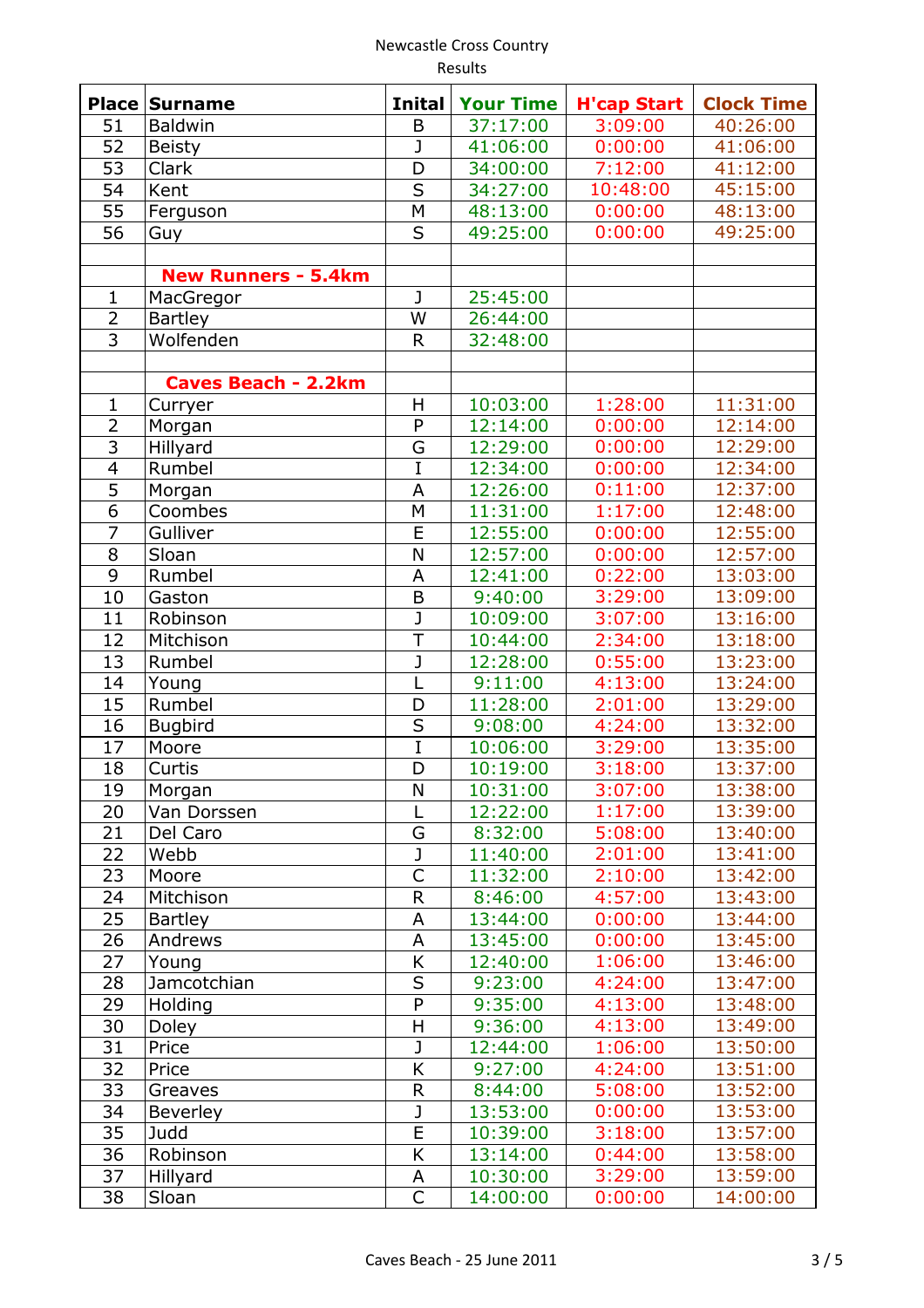|                          | <b>Place Surname</b> | <b>Inital</b>           | <b>Your Time</b> | <b>H'cap Start</b> | <b>Clock Time</b> |
|--------------------------|----------------------|-------------------------|------------------|--------------------|-------------------|
| 39                       | Lang                 | $\mathsf{C}$            | 8:09:00          | 5:52:00            | 14:01:00          |
| 40                       | Clark                | A                       | 8:21:00          | 5:41:00            | 14:02:00          |
| 41                       | Coombes              | L                       | 10:45:00         | 3:18:00            | 14:03:00          |
| 42                       | O'Connor             | J                       | 8:34:00          | 5:30:00            | 14:04:00          |
| 43                       | Wilson               | L                       | 12:15:00         | 1:50:00            | 14:05:00          |
| 44                       | Rumbel               | $\mathsf{R}$            | 14:06:00         | 0:00:00            | 14:06:00          |
| 45                       | Scotchmer            | $\vee$                  | 13:56:00         | 0:11:00            | 14:07:00          |
| 46                       | <b>Beverley</b>      | $\mathsf B$             | 13:30:00         | 0:44:00            | 14:14:00          |
| 47                       | Holland              | G                       | 10:25:00         | 3:51:00            | 14:16:00          |
| 48                       | Gaston               | $\mathsf{J}$            | 14:17:00         | 0:00:00            | 14:17:00          |
| 49                       | Van Dorssen          | B                       | 12:53:00         | 1:28:00            | 14:21:00          |
| 50                       | Sloan                | D                       | 14:25:00         | 0:00:00            | 14:25:00          |
| $\overline{51}$          | Holding              | $\overline{\mathsf{s}}$ | 8:57:00          | 5:30:00            | 14:27:00          |
| $\overline{52}$          | Jamcotchian          | $\overline{\mathsf{C}}$ | 14:30:00         | 0:00:00            | 14:30:00          |
| $\overline{53}$          | Coombes              | $\overline{\mathsf{C}}$ | 11:32:00         | 3:07:00            | 14:39:00          |
| $\overline{54}$          | <b>Bradbury</b>      | $\overline{\mathsf{s}}$ | 12:08:00         | 2:34:00            | 14:42:00          |
| 55                       | Fox-Smith            | $\overline{\mathsf{s}}$ | 13:46:00         | 1:06:00            | 14:52:00          |
| 56                       | <b>Bradbury</b>      | $\overline{Z}$          | 9:35:00          | 5:19:00            | 14:54:00          |
| 57                       | Holland              | M                       | 15:31:00         | 0:00:00            | 15:31:00          |
| 58                       | Gulliver             | $\sf S$                 | 13:49:00         | 2:23:00            | 16:12:00          |
| 59                       | Puller               | Y                       | 16:27:00         | 0:00:00            | 16:27:00          |
| 60                       | Rumbel               | K                       | 16:45:00         | 0:00:00            | 16:45:00          |
| 61                       | Curryer              | L                       | 16:46:00         | 0:00:00            | 16:46:00          |
| 62                       | Jamcotchian          | D                       | 17:16:00         | 0:00:00            | 17:16:00          |
| 63                       | Rumbel               | $\mathsf R$             | 18:00:00         | 0:00:00            | 18:00:00          |
| 64                       | Holding              | $\overline{\mathsf{s}}$ | 18:01:00         | 0:00:00            | 18:01:00          |
| 65                       | Ellis                | $\overline{\mathsf{C}}$ | 18:03:00         | 0:00:00            | 18:03:00          |
| 66                       | Gulliver             | $\overline{\mathsf{K}}$ | 18:54:00         | 0:00:00            | 18:54:00          |
| 67                       | Sloan                | $\overline{\mathsf{K}}$ | 19:19:00         | 0:00:00            | 19:19:00          |
| 68                       | <b>McNeil</b>        | M                       | 19:26:00         | 0:00:00            | 19:26:00          |
| 69                       | Morgan               | N                       | 19:54:00         | 0:00:00            | 19:54:00          |
| 70                       | Morgan               | L                       | 19:56:00         | 0:00:00            | 19:56:00          |
| 71                       | McNeil               |                         | 19:26:00         | 2:45:00            | 22:11:00          |
| 72                       | Andrews              | L                       | 22:20:00         | 0:00:00            | 22:20:00          |
| 73                       | <b>McNeil</b>        | N                       | 24:17:00         | 0:00:00            | 24:17:00          |
| 74                       | <b>McNeil</b>        | D                       | 27:40:00         | 0:00:00            | 27:40:00          |
|                          |                      |                         |                  |                    |                   |
|                          | 2.2km Walk           |                         |                  |                    |                   |
| $\mathbf{1}$             | <b>Buckley</b>       | $\mathsf{P}$            | 17:41:00         |                    |                   |
| $\overline{2}$           | Curryer              | K                       | 18:10:00         |                    |                   |
| $\overline{3}$           | Ray                  | J                       | 20:46:00         |                    |                   |
| $\overline{\mathcal{A}}$ | <b>McRae</b>         | M                       | 21:31:00         |                    |                   |
| 5                        | Marquett             | M                       | 21:35:00         |                    |                   |
| 6                        | Moore                | A                       | 21:46:00         |                    |                   |
| $\overline{7}$           | Smith                | $\mathsf{C}$            | 22:54:00         |                    |                   |
| 8                        | Fox                  | D                       | 23:00:00         |                    |                   |
| 9                        | Moore                | H                       | 24:50:00         |                    |                   |
|                          |                      |                         |                  |                    |                   |
|                          | 5.4km Walk           |                         |                  |                    |                   |
| $\mathbf 1$              | Simmons              | J                       | 47:11:00         |                    |                   |
| $\overline{2}$           | Emslie               | $\mathsf{R}$            | 53:44:00         |                    |                   |